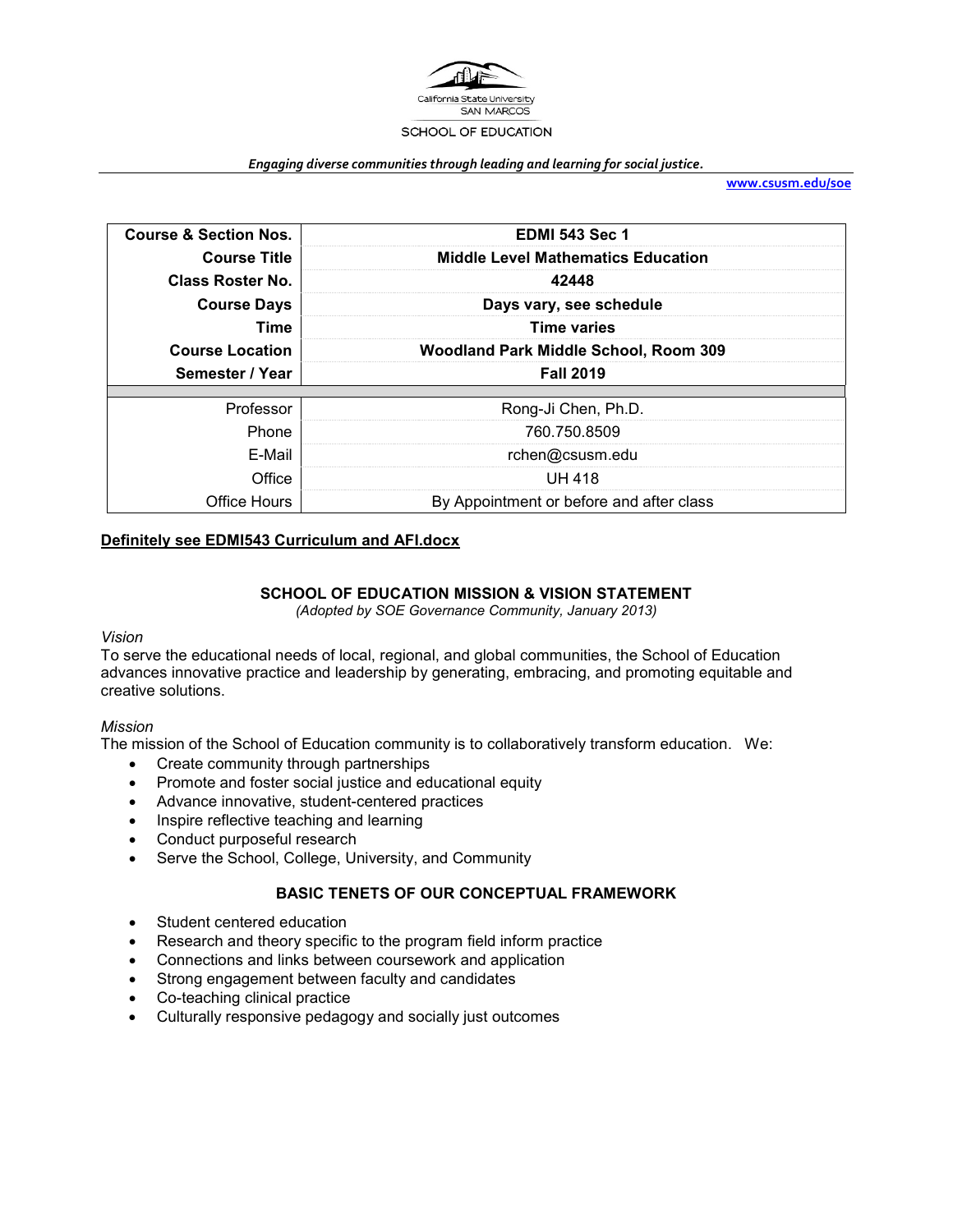## **COURSE DESCRIPTION**

This course focuses on developing an understanding of theory, methodology, and assessment of mathematics in departmentalized settings.

### **Course Prerequisites**

Admission to the Middle Level Credential Program.

## **Course Objectives**

Learning to teach mathematics well is challenging and, therefore, this course is but one stage in your process of becoming a mathematics teacher. We are expected to: (a) increase our skills of listening to students and asking questions, (b) develop an understanding of students' content specific thinking, (c) develop strategies to create a classroom environment that promotes the investigation and growth of mathematical ideas and to ensure the success of all students in multi-cultural settings, (d) deepen our understanding of the mathematics taught at the middle school level, including such topics as rational and real numbers, proportions, statistics, probability, geometry, and algebra, (e) develop an understanding of the current issues and best practices in mathematics education, (f) develop a familiarity with the NCTM standards and California Common Core State Standards, (g) understand the nature, purposes, and application of mathematics assessment and its relationship with curriculum, teaching, and learning, and (h) learn to teach content specific concepts using effective and appropriate strategies, including the educational use of technology. The course also provides an opportunity for you to reconsider your relationship to mathematics.

The course will also address the five themes in the Middle Level Program: (1) Learning happens in caring communities. (2) Students are the center of our work. (3) Teaching is the negotiation among theory, practice, and students. (4) Empowerment of students I essential to the students' meaningful participation in a democratic society. (5) Education requires political action to achieve a just society.

# **REQUIRED TEXTS, MATERIALS AND ACCOUNTS**

### **Required Texts**

- Boaler, J. (2016). *Mathematical mindsets: Unleashing students' potential through creative math, inspiring messages and innovative teaching*. San Francisco, CA: Jossey-Bass. ISBN 9780470894521. For access to an eCopy of this book, follow this link:<https://goo.gl/kKfJih>
- Smith, M. S., Steele, M. D., & Raith, M. L. (2017). *Taking action: Implementing effective mathematics teaching practices in grades 6-8*. Reston, VA: National Council of Teachers of Mathematics. ISBN 9780873539753
- California Department of Education (2013). *California common core state standards for mathematics*. Sacramento, CA: Author.<http://www.cde.ca.gov/ci/cc/> (PDF, free download)
- California Department of Education (2016). *Mathematics framework for California public schools: Kindergarten through grade twelve*. Sacramento, CA: Author. <http://www.cde.ca.gov/ci/ma/cf/mathfwchapters.asp> (PDF, free download)
- Several other readings are required and will be available in library databases.

# **Recommended Texts**

- Van de Walle, J. A., Karp, K. M., & Bay-Williams, J. M. (2018). *Elementary and middle school mathematics: Teaching developmentally* (10th ed.). Boston, MA: Allyn & Bacon.
- Boaler, J., & Humphreys, C. (2005). *Connecting mathematical ideas: Middle school video cases to support teaching and learning*. Portsmouth, NH: Heinemann.
- National Council of Teachers of Mathematics (NCTM) (2014). *Principles to actions: Ensuring mathematics success for all*. Reston, VA: Author.<http://www.nctm.org/PrinciplestoActions/> (eBook/PDF \$5 or print edition \$29)
- Driscoll, M. (1999). *Fostering algebraic thinking: A guide for teachers grades 6-10*. Portsmouth, NH: Heinemann.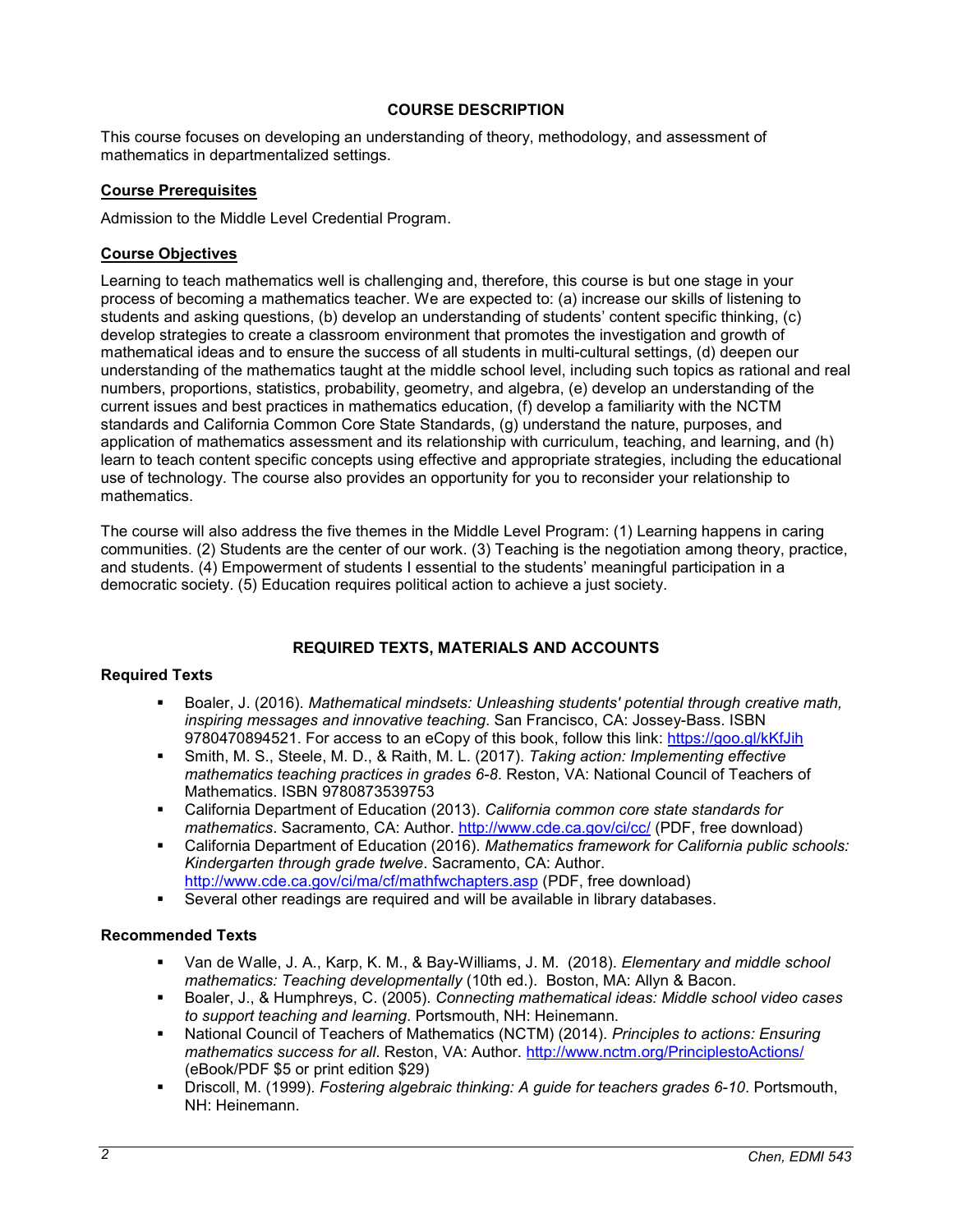- Driscoll, M. (2007). *Fostering geometric thinking: A guide for teachers grades 5-10*. Portsmouth, NH: Heinemann.
- Smith, M. S., & Stein, M. K. (2011). *Five practices for orchestrating productive mathematics discussions*. Reston, VA: National Council of Teachers of Mathematics.
- Stein, M. K., Smith, M. S., Henningsen, M. A., & Silver, E. A. (2009). *Implementing standardsbased mathematics instruction: A casebook for professional development* (2nd ed.) New York, NY: Teachers College Press.
- National Council of Teachers of Mathematics (2000). *Principles and standards for school mathematics*. Reston, VA: Author. An overview of this document can be found at <http://standards.nctm.org/document/index.htm>
- NCTM's professional journals: (a) *Mathematics Teaching in the Middle School* [\(https://www.nctm.org/publications/mathematics-teaching-in-the-middle-school/\)](https://www.nctm.org/publications/mathematics-teaching-in-the-middle-school/), (b) *Teaching Children Mathematics* [\(https://www.nctm.org/publications/teaching-children-mathematics/](https://www.nctm.org/publications/teaching-children-mathematics/) ), and (c) *Mathematics Teacher: Learning and Teaching PK-12* [\(https://www.nctm.org/mtlt/\)](https://www.nctm.org/mtlt/).

**Hansen Curriculum Library:** You are encouraged to use the books, manipulatives, and multimedia in the Hansen Curriculum Library, located on the 5<sup>th</sup> floor of the Kellogg Library on the CSUSM main campus.

# **Cougar Courses**

The course materials and assignments are posted at Cougar Courses, accessible at [https://cc.csusm.edu/.](https://cc.csusm.edu/)

# **COURSE AND PROGRAM LEARNING OUTCOMES**

Upon successful completion of this course, teacher candidates will demonstrate the course objectives listed above. Teacher candidates will also complete other courses, clinical practice, and additional requirements for the credential program. Upon successful completion of the program, teacher candidates will demonstrate the following competencies and dispositions:

# **Authorization to Teach English Learners**

This credential program has been specifically designed to prepare teachers for the diversity of languages often encountered in California public school classrooms. The authorization to teach English learners is met through the infusion of content and experiences within the credential program, as well as additional coursework. Candidates successfully completing this program receive a credential with authorization to teach English learners. *(Approved by CCTC in SB 2042 Program Standards, August 02)*

# **Teacher Performance Expectation (TPE) Competencies**

The course objectives, assignments, and assessments have been aligned with the CTC standards for Multiple Subject Credential. This course is designed to help teachers seeking a California teaching credential to develop the skills, knowledge, and attitudes necessary to assist schools and district in implementing effective programs for all students. The successful candidate will be able to merge theory and practice in order to realize a comprehensive and extensive educational program for all students.

# **Teacher Performance Assessment**

Beginning July 1, 2008 all California credential candidates must successfully complete a state-approved Teacher Performance Assessment (TPA), as part of the credential program of preparation. This year the CSUSM credential programs use the CalTPA (California Teacher Performance Assessment).

# **CalTPA**

To assist with your successful completion of the CalTPA, a series of informational seminars are offered over the course of the program. TPA related questions and logistical concerns are to be addressed during the seminars. Your attendance to TPA seminars will greatly contribute to your success on the assessment. The CalTPA Candidate Handbook, TPA seminar schedule, and other TPA support materials may be found on the SOE website:

<http://www.csusm.edu/education/CalTPA/ProgramMaterialsTPA.html>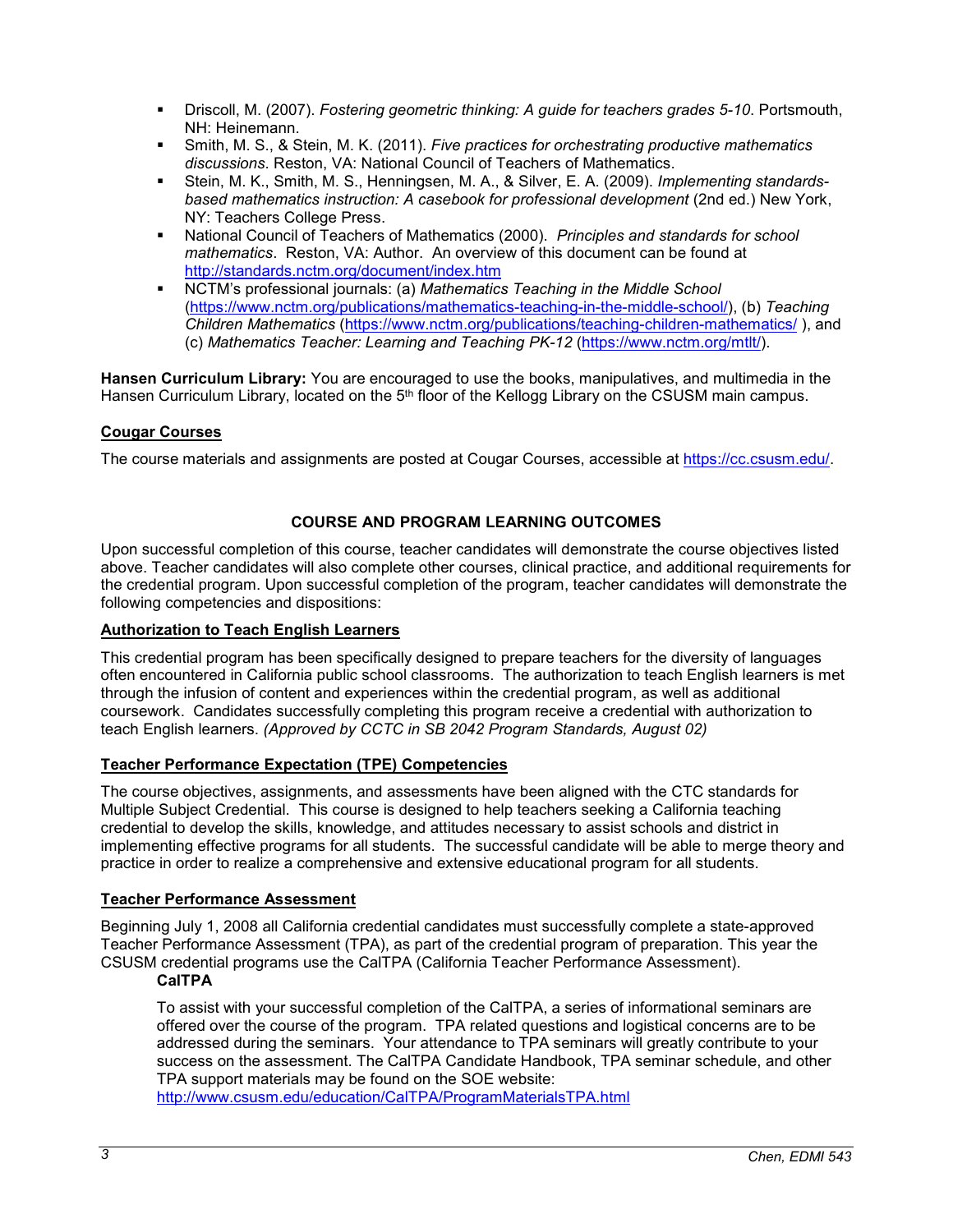Additionally, to support your success in your credential program and with TPA, SOE classes use common pedagogical language, lesson plans (lesson designs), and unit plans (unit designs).

# **Expected Dispositions for the Education Profession**

Education is a profession that has, at its core, certain dispositional attributes that must be acquired and developed. Teaching and working with learners of all ages requires not only specific content knowledge and pedagogical skills, but positive attitudes about multiple dimensions of the profession. The School of Education has identified six dispositions that must be evident in teacher candidates: social justice and equity, collaboration, critical thinking, professional ethics, reflective teaching and learning, and life-long learning. These dispositions have observable actions that will be assessed throughout the preparation program. For each dispositional element, there are three levels of performance - *unacceptable*, *initial target*, and *advanced target*. The description and rubric for the three levels of performance offer measurable behaviors and examples.

The assessment is designed to provide candidates with ongoing feedback for their growth in professional dispositions and includes a self-assessment by the candidate. The dispositions and rubric are presented, explained and assessed in one or more designated courses in each program as well as in clinical practice. Based upon assessment feedback candidates will compose a reflection that becomes part of the candidate's Teaching Performance Expectation portfolio. Candidates are expected to meet the level of *initial target* during the program.

# **TENTATIVE COURSE SCHEDULE/ COURSE OUTLINE**

The dynamic nature of teaching and learning makes it hard to establish a set schedule. Please note that modifications will likely to occur at the discretion of the instructor. You're expected to complete a week's reading materials BEFORE coming to the class of the week.

| <b>Date</b> | <b>Session/Topics/Essential Questions</b>                         | <b>Reading &amp; Assignments</b> |
|-------------|-------------------------------------------------------------------|----------------------------------|
| 8/29        | 1. Building a math learning community                             | Course syllabus                  |
| Thu         | What are characteristics of an effective math classroom? What is  | Boaler (2016) Intro              |
| PM          | your relationship with math?                                      |                                  |
| 9/3         | 2. Students as young mathematicians in a community of learners    | Boaler (2016) ch 1-3             |
| Tue         | What does it mean to "do mathematics"? How do beliefs, attitudes, | <b>Reflection 1</b>              |
| AM          | identities, etc.) influence learning?                             |                                  |
|             | # Clinical observation: Noticing & wondering                      |                                  |
| 9/5         | 3. Online session: Unpacking math standards & setting learning    | Smith et al. (2017) ch 1-2       |
| Thu         | goals                                                             | <b>Online module 1</b>           |
| <b>PM</b>   | How can we unpack math standards? How do we establish learning    |                                  |
|             | goals to guide student learning & instructional decisions?        |                                  |
| 9/10        | 4. Challenging students with rich math tasks                      | Boaler (2016) ch 5               |
| Tue         | What are different levels of cognitive demand of math tasks?      | Smith et al. (2017) ch 3         |
| PM          | How can we challenge students using appropriate math tasks?       |                                  |
| 9/11        | 5. Math games and activities                                      | Boaler ch 9                      |
| Wed         | How can we look into the mathematical concepts in a few popular   | <b>Explore NCTM</b>              |
| AM          | games? How do we provide opportunities for hands-on explorations  | Illuminations:                   |
|             | of math?                                                          | http://illuminations.nctm.org    |
|             | <b>MLA presentations: Round 1*</b>                                |                                  |
| 9/17        | 6. Equity and social justice in math education                    | Boaler (2016) ch 6-7             |
| Tue         | How does traditional math education preserve elite groups while   | <b>Reflection 2</b>              |
| AM          | denying other children access to powerful math? How is math       |                                  |
|             | education related to civil right and social justice?              |                                  |
| 9/20        | 7. Conceptual understanding                                       | Smith et al. (2017) ch 4         |
| Wed         | What are the relationships between conceptual understanding of    |                                  |
| AM          | math and procedural fluency? How can we help students build       |                                  |
|             | conceptual understanding?                                         |                                  |
|             | <b>MLA presentations: Round 2*</b>                                |                                  |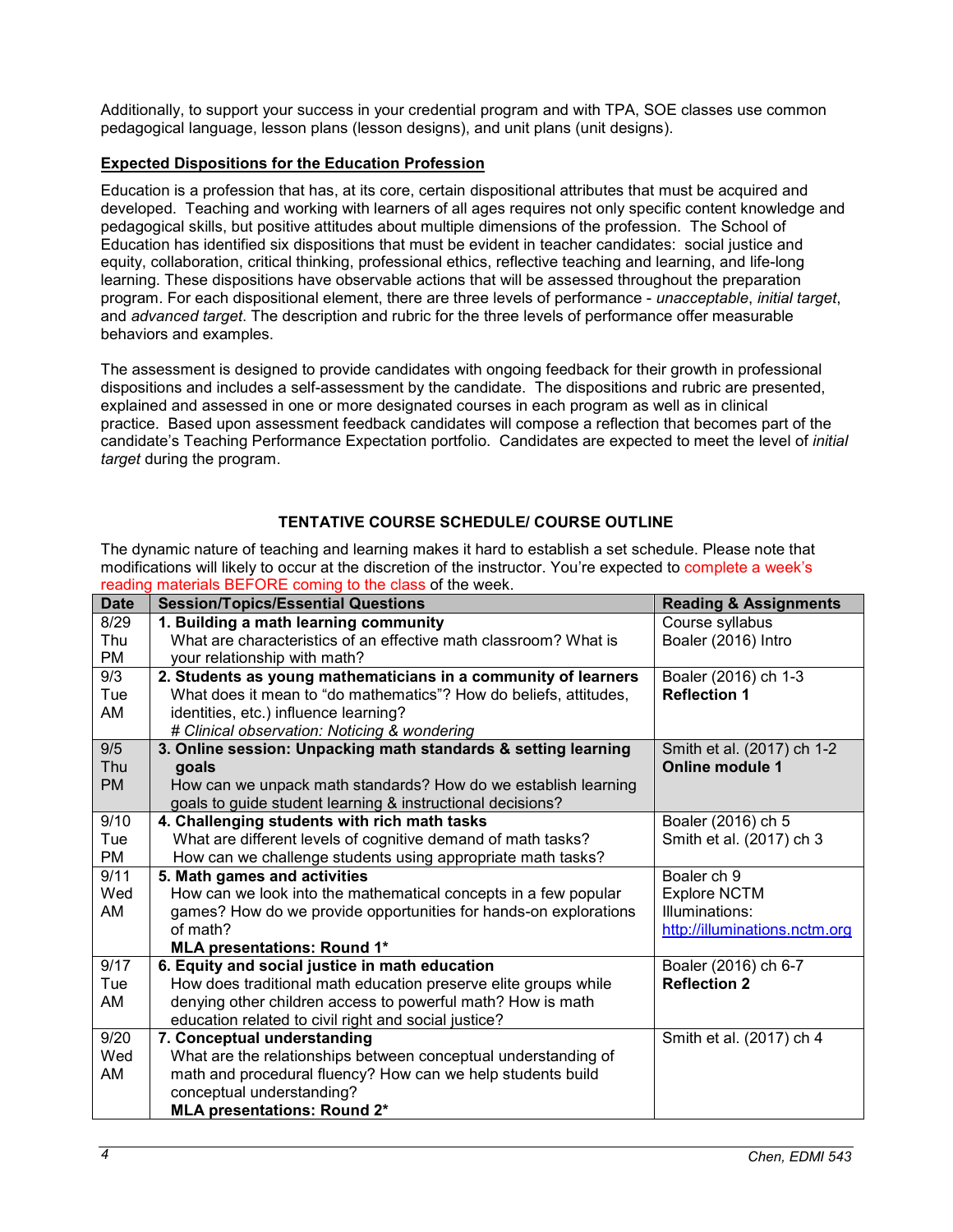| <b>Date</b> | <b>Session/Topics/Essential Questions</b>                          | <b>Reading &amp; Assignments</b> |
|-------------|--------------------------------------------------------------------|----------------------------------|
|             |                                                                    |                                  |
| 9/24        | 8. Questioning                                                     | Smith et al. (2017) ch 5         |
| Tue         | What questions can we ask to foster math discussion and advance    | <b>Reflection 3</b>              |
| AM          | student learning?                                                  |                                  |
|             | <b>MLA presentations: Round 3*</b>                                 |                                  |
| 9/25        | 9. Online session: Multiple representations                        | Smith et al. (2017) ch 6         |
| Wed         | What different representations contribute to the development of    | <b>Online module 2</b>           |
| AM          | students' math understanding? How can we help students make        |                                  |
|             | connections among different representations?                       |                                  |
| 10/1        | 10. Math discourse                                                 | Smith et al. (2017) ch 7-8       |
| Tue         | How can we use student work to conduct whole-class discussion on   | <b>Clinical observation</b>      |
| AM          | important math concepts? How can we select and sequence            |                                  |
|             | students' responses to foster classroom discussion?                |                                  |
|             | <b>MLA presentations: Round 4*</b>                                 |                                  |
| 10/2        | 11. Less is more: Letting students struggle                        | Smith et al. (2017) ch 9         |
| Wed         | What do teachers mean when they say, "I want to make math easy     | Boaler (2016) ch 4               |
| <b>PM</b>   | for kids"? How can we support students' productive struggle?       |                                  |
| 10/8        | 12. Lesson design (1)                                              | Smith et al. (2017) ch 10        |
| Tue         | How do we make decisions about what to teach and how we teach      |                                  |
| AM          | it? How do we monitor student learning during a lesson?            |                                  |
|             | MLA presentations: Round 5*                                        |                                  |
| 10/9        | 13. Lesson design (2)                                              | Boaler (2016) ch 8               |
| Wed         | How do we orchestrate classroom discussion during a problem-       | <b>Reflection 4</b>              |
| AM          | based lesson? How do we provide opportunities for student thinking |                                  |
|             | and interaction?                                                   |                                  |
| 10/15       | 14. MLA Day with WPMS students                                     |                                  |
| Tue         | How do we effectively grow from our experience?                    |                                  |
| AM          |                                                                    |                                  |
| 10/16       | 15. Reading, writing, & communication in math                      | Selected articles in MTMS        |
| Wed         | How can we help students develop math vocabulary? How do we        | <b>MLA reflection (final</b>     |
| AM          | encourage students to read and write about math? How can we help   | deadline 10/18)                  |
|             | students communicate mathematically?                               | Lesson design due 10/18          |

*Notes:* \* Presentation of Mathematics Learning Activities (MLA)*.* After the presentation, you should submit this assignment within a week. For example, if you conduct your MLA on 9/11, your paper is due on 9/18.

# **COURSE REQUIREMENTS AND GRADED COURSE COMPONENTS**

Teaching and learning require engaged and reflective participants. It is essential that you prepare carefully for class, be ready to discuss readings and assignments thoughtfully, and actively participate in all class activities.

# **Course Assignments**

Here is a list of the assignments and requirements, followed by descriptions of each of them:

| <b>Assignment</b>                          | <b>Points</b> | <b>Due Date</b> |
|--------------------------------------------|---------------|-----------------|
| Reflections & book clubs                   | 20            | ongoing         |
| Clinical observation: Noticing & wondering | 15            | 10/1            |
| Lesson design                              | 25            | 10/18           |
| Mathematics learning activity              | 15            | varies          |
| Online modules                             | 10            | varies          |
| Professional dispositions/participation    | 15            | ongoing         |

*Reflections and Book Clubs*—You will reflect on the readings, observations, or our class activities. You will submit a reflection on particular dates (see the schedule above). The focus will be on how you make sense of the information rather than a summary. The purpose of the reflections is to prepare you for class discussion and to reflect on your own experiences, beliefs, and theories about mathematics education. There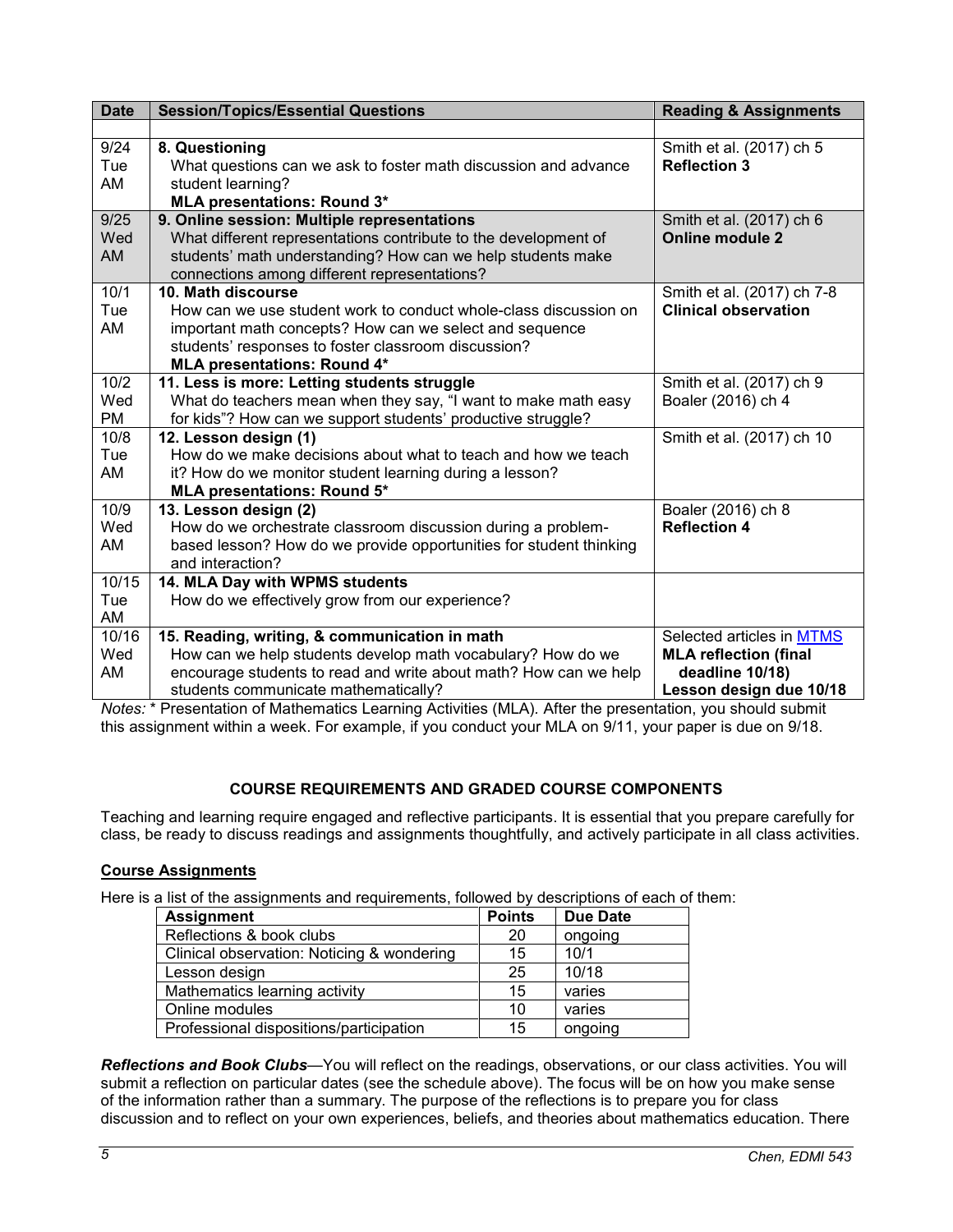will be time in class for *book club* discussion of the readings, so it is imperative that you do the readings each week. The way in which you are asked to share your reflection may change week to week.

*Clinical Observation* – Clinical field experience is an essential component of learning to teach. Yet, spending time in schools and classrooms does not necessarily lead to effective learning. Teacher candidates and educators need a framework from which to reflect on field experience and grow from such experience. In this assignment, you will observe a math lesson (in your practicum/clinical practice classroom or at an appropriate place) and use a "noticing and wondering" model as a way of recording and reflecting on your observation of student learning and teaching strategies. A "noticing and wondering" template will be provided on Cougar Courses.

*Lesson Design*— You will design a *problem-based* math lesson that is aligned with California Common Core State Standards and English Language Development Standards. You are expected to:

- consider students' cognitive, cultural, and linguistic backgrounds and set clear learning goals;
- use the effective math teaching practices in the NCTM's *Principles to Action* document;
- integrate effective assessment and differentiation strategies;
- solicit students' ideas and monitor student learning during instruction;
- focus on *student thinking* and *interaction* in order to build classroom norms for students to support each other in learning;
- appropriately use instructional materials and resources including technology.

*A lesson plan that does not promote students' conceptual understanding or problem-solving skills will be returned*.

*Mathematics Learning Activity (MLA)*. In the context of this course, an MLA is a math activity, task, game, problem, and so on that students can complete in 15-20 minutes. It is like a mini lesson or a component of a larger lesson or unit. The purpose of this assignment is to provide you with opportunities to (1) experience teaching a math activity in a small group setting, (2) reflect on student learning, (3) set up learning centers in a classroom and rotate students through various activities.

You will select, modify, or design an MLA. You will choose a date and conduct your MLA in the 543 class with your fellow teacher candidates as target students. On a given date, there will be about 5 MLAs, so you will need to communicate with the other presenters and ensure that your MLA is not the same as or very similar to another person's MLA. The MLAs will be conducted in a learning center type format. For example, let's assume that on a particular date, 5 MLAs will be implemented. The 5 presenters will set up 5 learning centers in our class. Each of the presenters will conduct his or her MLA at a learning center. The rest of the class will form into 5 groups, and they will rotate through the 5 learning centers/activities. It means that you have the opportunity to do your MLA 5 times, and chances are you will modify the activity to meet the participants' needs. See the course schedule for presentation dates.

Suggested math learning activities will be provided in class and/or on Cougar Courses. You may choose an activity from the course texts or other resources. You are welcome to design your own activity. Choose/design an activity that helps the class understand the "big ideas" in math education and that demonstrates various instructional strategies. Your goal is to engage your peer teacher candidates in advancing their understanding of the key ideas, frameworks, effective teaching strategies, and so on. Your activity should be planned and/or adapted to show evidence of conceptual understanding or other higherorder thinking rather than merely memorization or procedures without understanding. Each individual activity should take about 8-10 minutes (for your peer teacher candidates). Therefore, if the activity as the way it is described is too short or too long, you need to adapt it to fit the time frame.

After you have conducted your MLA, you need to submit a reflection within a week.

*Online Modules*—There will be a few online sessions. You need to complete a learning module for each online session. The modules will be posted on Cougar Courses.

*Professional Dispositions & Participation*—You are expected to actively participate in in-class and online discussions, group work, presentations, and hands-on activities throughout the course. A positive professional disposition includes a willingness to consider and discuss new ideas objectively, curiosity,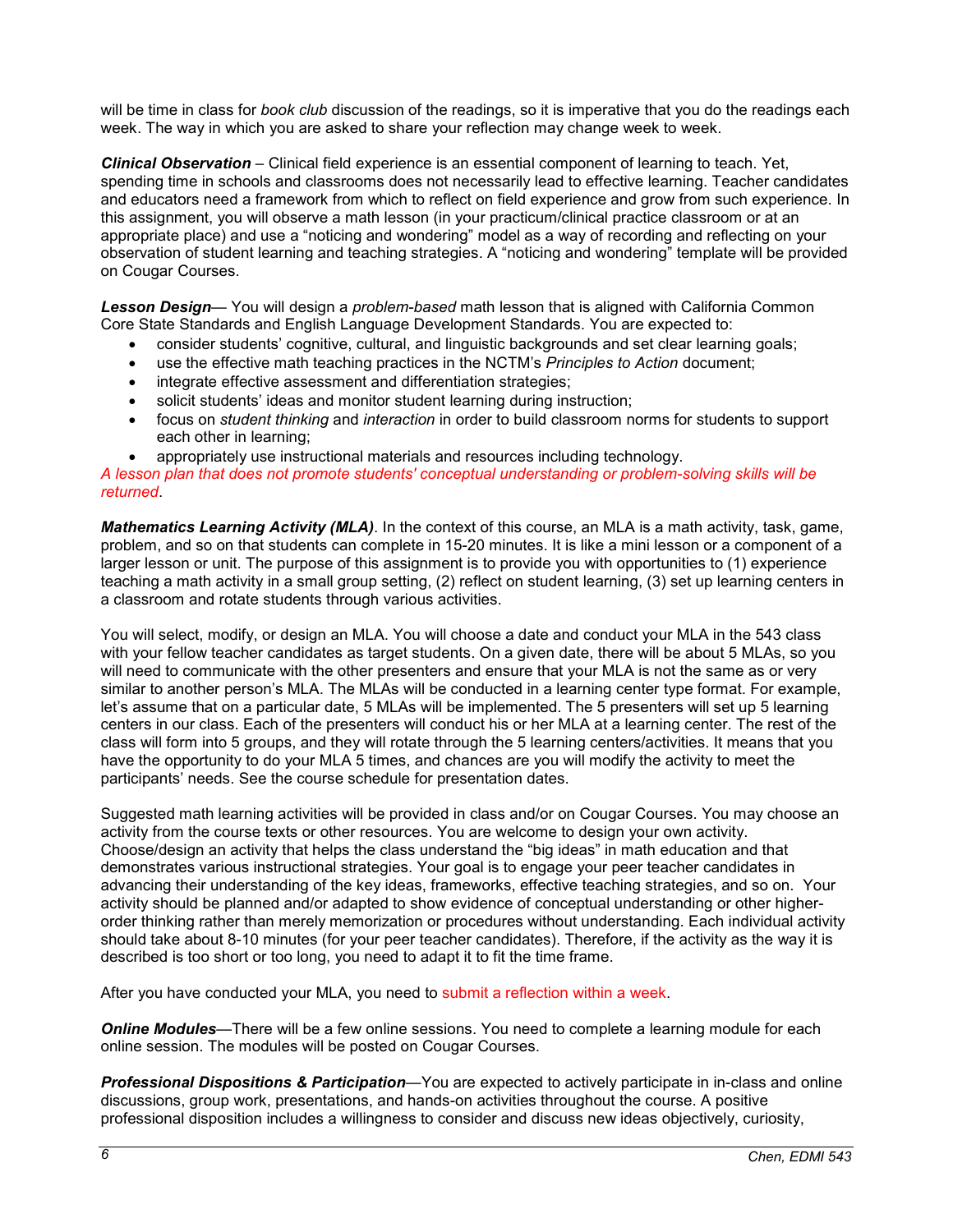perseverance, and seriousness about improving one's self as a teacher. It can also include a sense of humor and social intelligence (e.g., the tact and ability to make others feel comfortable and to contribute).

## **Assignment Policy**

All assignments, requirements, due dates, and scoring rubrics will be available through Cougar Courses. You are responsible to track your grades and monitor your progress in the course. In order to successfully complete this course, all assignments must be completed at an acceptable level noted on assignment directions and rubrics. Each written assignment is expected to have a clear organizational presentation and be free of grammar, punctuation, or spelling errors. There will be a reduction in points for the abovementioned errors. All assignments are due by 11 p.m. on the due date, unless specified otherwise. Reading reflections are typically due in class.

*Late assignment and missed work*: There will be 10% deduction for being one day late, 20% deduction two days late, and 30% deduction three days late. After three days, no assignments will be accepted. If extraordinary circumstances occur, please contact the instructor BEFORE the deadline.

## **Grading Standards**

Final grades are calculated on the standard of:

| A: 93% - 100%     | A-: 90% - 92% | B+: 87% - 89% | B: 83% - 86%  |
|-------------------|---------------|---------------|---------------|
| $B - 80\% - 82\%$ | C+: 77% - 79% | C: 73% - 76%  | C-: 70% - 72% |
| $D: 60\% - 69\%$  | F: below 60   |               |               |

Failure to complete this course with a grade of C+ or higher will prohibit a teacher candidate from continuing the teaching credential program.

### **Final Exam Statement**

There will be no final exam.

### **School of Education/Course Attendance Policy**

Due to the dynamic and interactive nature of courses in the School of Education, all candidates are expected to attend all classes and participate actively. At a minimum, candidates must attend more than 80% of class time, or s/he may not receive a passing grade for the course at the discretion of the instructor. Individual instructors may adopt more stringent attendance requirements. Should the candidate have extenuating circumstances, s/he should contact the instructor as soon as possible. *(Adopted by the COE Governance Community, December, 1997).*

**This course:** Hands-on activities and discussions are a vital part of the course. Attendance will be taken in each class. Candidates missing more than one class session cannot earn an A or A- (up to 11 points will be deducted from the course total points they earn). Candidates missing more than two class sessions cannot earn a B or B+ (up to 18 points deduction). Candidates missing more than three classes cannot earn a C+. Excessive tardiness in a class period or leaving early may count as an absence. Notifying the instructor does not constitute an excuse. All assignments must be turned in on due date even in case of an absence.

# **GENERAL CONSIDERATIONS**

### **CSUSM Academic Honesty Policy**

Students will be expected to adhere to standards of academic honesty and integrity, as outlined in the Student Academic Honesty Policy. All assignments must be original work, clear and error-free. All ideas/material that are borrowed from other sources must have appropriate references to the original sources. Any quoted material should give credit to the source and be punctuated accordingly.

Academic Honesty and Integrity: Students are responsible for honest completion and representation of their work. Your course catalog details the ethical standards and penalties for infractions. There will be zero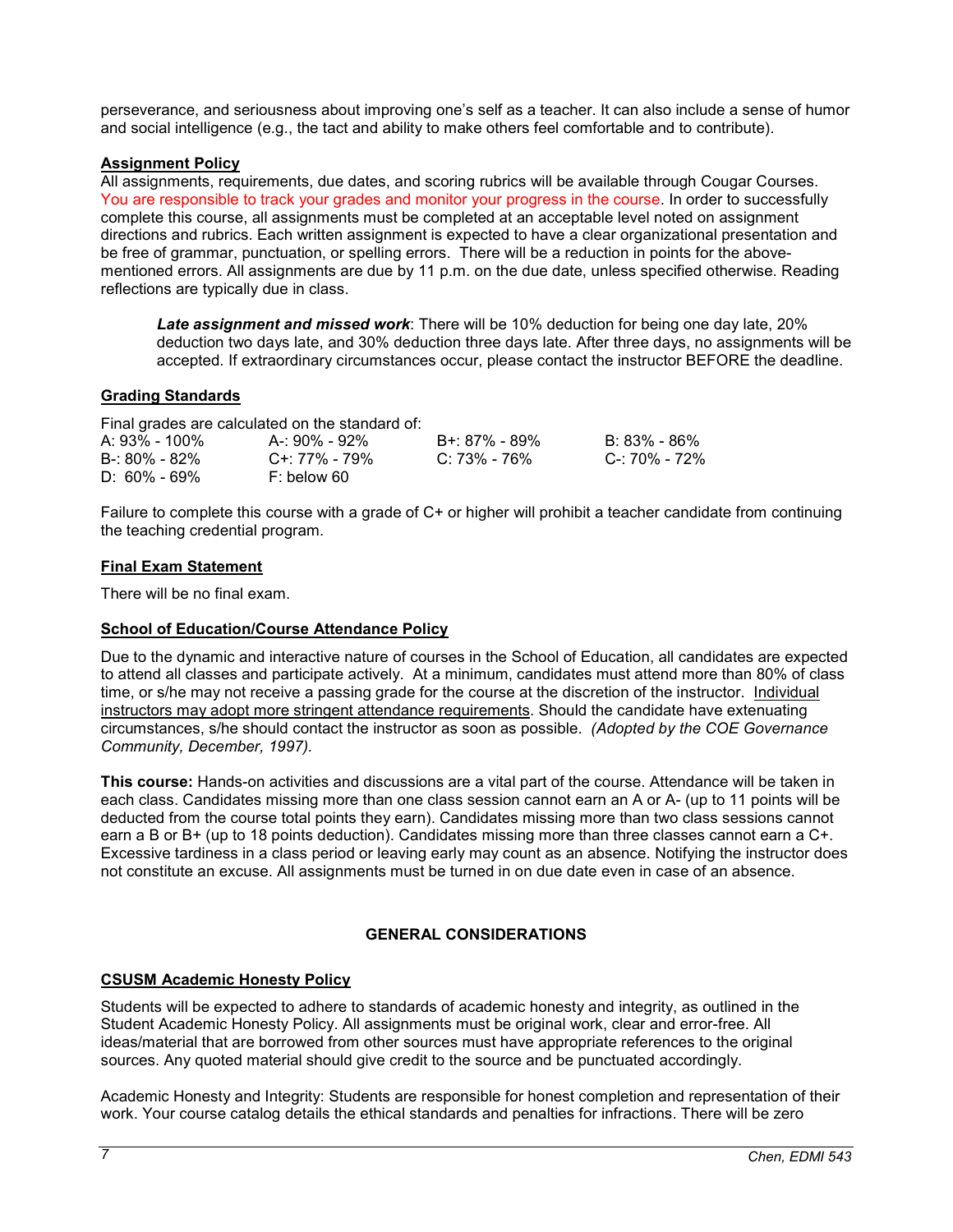tolerance for infractions. If you believe there has been an infraction by someone in the class, please bring it to the instructor's attention. The instructor reserves the right to discipline any student for academic dishonesty, in accordance with the general rules and regulations of the university. Disciplinary action may include the lowering of grades and/or the assignment of a failing grade for an exam, assignment, or the class as a whole.

Incidents of Academic Dishonesty will be reported to the Dean of Students. Sanctions at the University level may include suspension or expulsion from the University.

Refer to the full Academic Honesty Policy at: [http://www.csusm.edu/policies/active/documents/Academic\\_Honesty\\_Policy.html](http://www.csusm.edu/policies/active/documents/Academic_Honesty_Policy.html)

# **Plagiarism**

As an educator, it is expected that each candidate (course participant) will do his/her own work, and contribute equally to group projects and processes. Plagiarism or cheating is unacceptable under any circumstances. If you are in doubt about whether your work is paraphrased or plagiarized see the Plagiarism Prevention for Students website [http://library.csusm.edu/plagiarism/index.html.](http://library.csusm.edu/plagiarism/index.html) If there are questions about academic honesty, please consult the University catalog.

### **Students with Disabilities Requiring Reasonable Accommodations**

Students with disabilities who require reasonable accommodations must seek approval for services by providing appropriate and recent documentation to the Office of Disability Support Services (DSS). This office is in Craven Hall 4200, contact by phone at (760) 750-4905, or TTY (760) 750-4909. Website: [http://www.csusm.edu/dss/.](http://www.csusm.edu/dss/) Students authorized by DSS to receive reasonable accommodations should meet with their instructor during office hours or, in order to ensure confidentiality, in a more private setting. The CSUSM's accessibility policy can be found at [https://www.csusm.edu/accessibility/.](https://www.csusm.edu/accessibility/)

## **Credit Hour Policy Statement**

Per the University Credit Hour Policy, students are expected to spend a minimum of 11 hours *outside* of the classroom each week because this is a 3-unit course in an 8-week timeframe ("double dose"). The course has a few online sessions. The online tasks are designed to reflect an appropriate amount of time needed for the course credit.

### **All University Writing Requirement**

The CSUSM writing requirement of 2500 words is met through the completion of course assignments. Therefore, all writing will be looked at for content, organization, grammar, spelling, and format. For this class please use APA Manual, 6th edition (see a guide at [http://owl.english.purdue.edu/owl/section/2/10/\)](http://owl.english.purdue.edu/owl/section/2/10/).

# **Necessary Technical Competency Required of Students**

This course has a few online sessions. To successfully complete online activities, you need to use Cougar Courses (download course documents, watch presentations and videos, upload your assignments, post discussion responses and reply to peers' posts, join online chats, etc.). You need to use e-mail effectively and know how to attach files. It is best that you know how to make minor configuration changes in a Web browser (change font sizes, open and close tabs, allow or disable pop-ups and plug-ins, enable Cookies and JavaScript, etc.). In addition, you are expected to use office applications (such as a word processor, a presentation tool, a spreadsheet tool, an image viewer, a PDF reader, etc.), engage in collaboration and file sharing (such as Dropbox and/or Google Drive & Apps), and apply Web literacy skills (conduct an effective search with a search engine, evaluate trustworthiness of web content, understand copyrights). Lastly, you may need to troubleshoot basic hardware and software problems.

## **Contact Information for Technical Support Assistance**

If you need any technical support, contact IITS Technology Support Services:<https://www.csusm.edu/tss/>